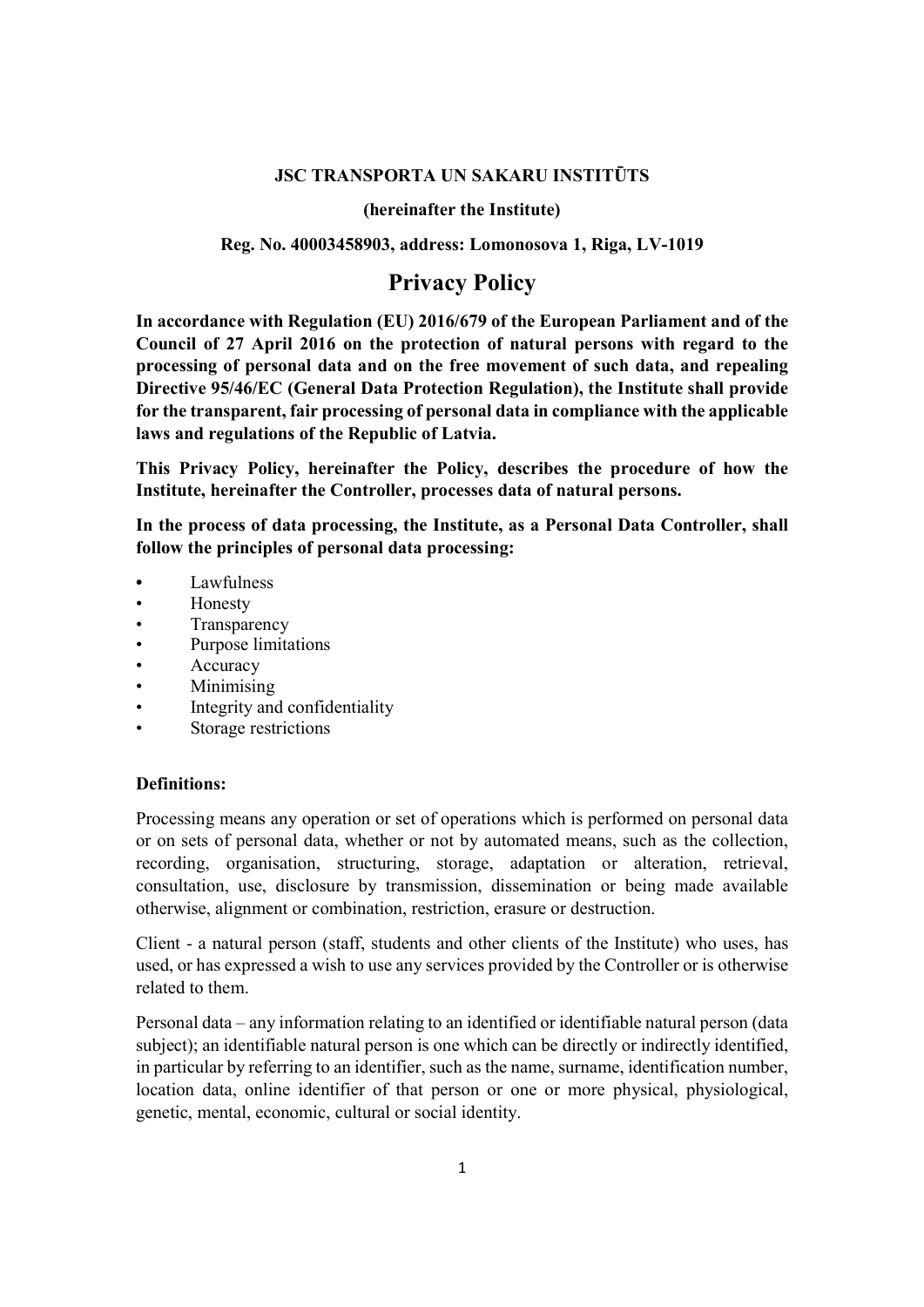Data subject - an identified or identifiable natural person (data subject - staff, students and other clients of the Institute).

## Legal grounds for the processing of personal data in the Institute include:

- Consent of the data subject;
- Contractual obligations with the data subject;
- Lawful (legitimate) justification provision of study process, organising courses, seminars and other training;
- In order to protect vital interests of the data subject or another natural person provision for security in the Institute.

## Purposes of personal data processing:

- For enabling the study process;
- For establishing the employment relationship and personnel management;
- For accounting records;
- For training in various courses and seminars;
- For hosting Erasmus programmes (guest lecturers/guest students);
- For conducting scientific research;
- For statements, overviews, reports, reconciliations, surveys;
- To provide for security in the Institute.

# The Controller shall transfer the Personal Data of the Client to the following recipients of Personal Data, unless this conflicts with the applicable laws and regulations:

- Persons related to the functioning of the Controller and provision of the study process on the basis of concluded cooperation agreements, including but not limited to data storage service providers, IT service providers, security companies, banks, debt collection companies, etc., if there is a justified need;
- Law enforcement authorities or other third parties, if it is deemed necessary in accordance with the applicable laws and regulations.
- The Controller may transfer Personal Data to the related cooperation partners of the Controller in the European Union, the European Economic Area and to Third Countries, subject to the requirements of the applicable laws and regulations of the Republic of Latvia, in order to provide for Erasmus mobility and study process of the Controller.

## Extent, term of Personal Data processing and data storage

Personal Data are processed to the extent necessary and in accordance with the defined aims (purposes) of the processing of personal data, subject to the requirements of the applicable laws and regulations of the Republic of Latvia.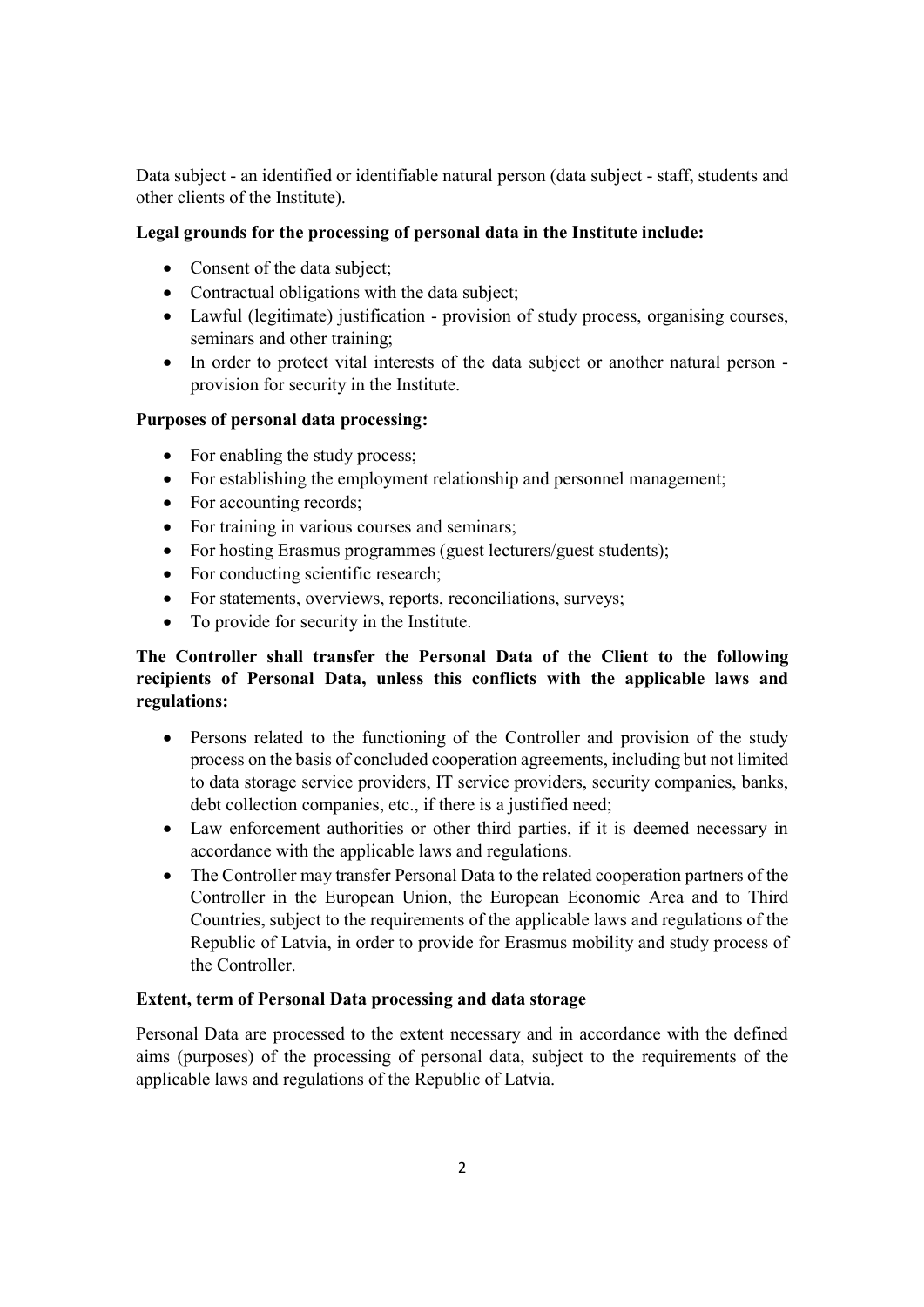The Controller shall store Personal Data within the timeframe specified in laws and regulations as well as until the moment the purposes of Personal Data processing have been attained (personal data are necessary for the purpose for which they were received) and until there is a legal justification for the storage of data.

Deadlines for the storage of personal data are set forth in the Controller's Personal Data Processing Register.

The website of the Institute may use cookies and process them; the option to refuse the use of cookies is provided.

## Confidentiality and data security

The Institute uses appropriate technological and organisational measures to protect personal data.

Security procedures and rules of the Controller are in compliance with the applicable external laws and regulations governing the protection of personal data.

The staff of the Controller are trained and comply with confidentiality, security and personal data protection requirements.

Access to personal data of the Clients is only provided to authorised employees of the Controller, in individual cases to cooperation partners of the Controller on a contractual basis.

The Controller will respond to any objections of the Clients regarding data processing and will take all actions to eliminate objections of the Clients, if any are received.

## Data subject rights

In accordance with applicable laws and regulations governing the protection of personal data, the data subjects have the following rights:

- the right to limit the processing of personal data,
- the right to withdraw consent to the processing of personal data,
- the right to access the personal data,

• the right to correct or delete personal data from the systems of the Controller, unless the Controller has a legitimate reason to continue the processing of personal data.

If the data subject notifies the Controller of the wish to exercise any of these rights, the Controller will respond to such request within one month after receipt of the request.

The data subject may contact the Controller to obtain information about personal data of the data subject at the disposal of the Controller, to approve or correct them.